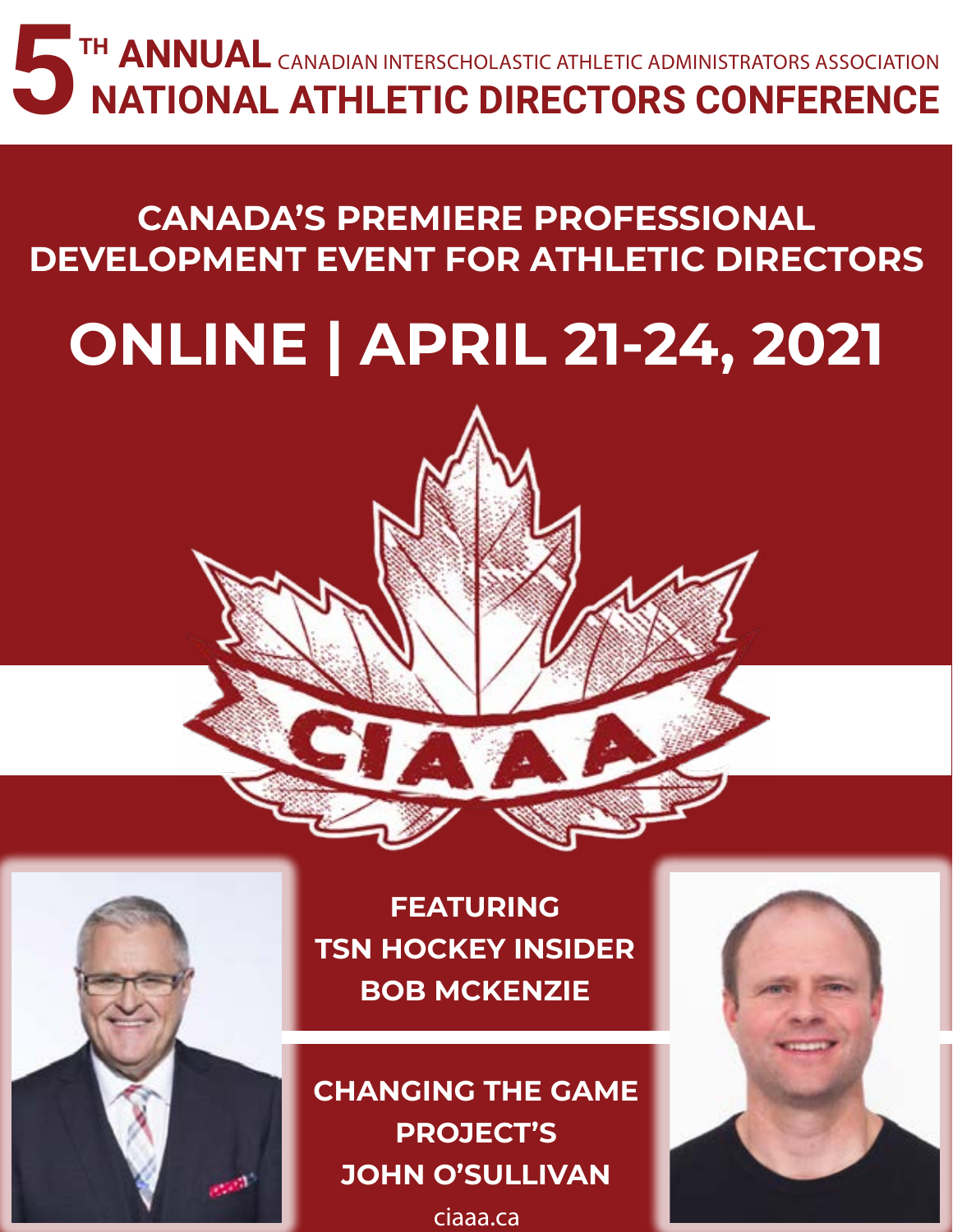## **ABOUT THE CONFERENCE**

A customizable, all-in PD experience for Athletic Directors

The CIAAA National Athletic Directors Conference offers a mixture of content, networking, and social opportunities creating a dynamic, customizable, Athletic Director centered professional development experience.

The **LTP Courses** are the highlight of our PD opportunities. Further details on the LTP courses can be found on pages 4-5 of this brochure. One course of your choosing is included in your conference fee, and up to 4 more can be added.

Our 60-minute **Workshops** offer quicker exposure to valuable and relevant information on the indicated topic. All workshop sessions are included in the conference fee.

This year we are featuring **two** full-conference sessions with the phenomenal speakers highlighted below. **Bob McKenzie and John O'Sullivan** will motivate and challenge attendees to further excellence in their Athletic Programs.

Coming together provides incredible value in addition to the great content, celebrating our biggest strength - the community of Athletic Directors who share an immense passion for educational athletics.







## **MAJOR SPEAKERS**

Bob McKenzie and John O'Sullivan,



**Bob McKenzie** kicks off our Conference with the Keynote Address at our Welcome Banquet. With more than 35 years of experience covering hockey,TSN Hockey Insider Bob McKenzie is the definitive authority on breaking news and analysis from every corner of the hockey world. Using his unparalleled contacts, combined with an abundance of hockey knowledge and a genuine love for the game, McKenzie has earned his reputation as the most informed, most trusted and most connected man in the business. Bob will share his stories and experience in professional and athletic settings.



**John O'Sullivan** is an internationally known TEDx Speaker and the founder of the Changing the Game Project whose mission is to ensure that we return youth sports to our children, and put the "play" back in "play ball". When he speaks, John brings to the table a wealth of practical, hands on knowledge garnered through years of working with players and their families on sport specific development parenting, coaching, and creating a player-centered environment. John will be sharing his knowledge and expertise during the Mid-Conference Session on "Changing the Game in Interscholastic Sports".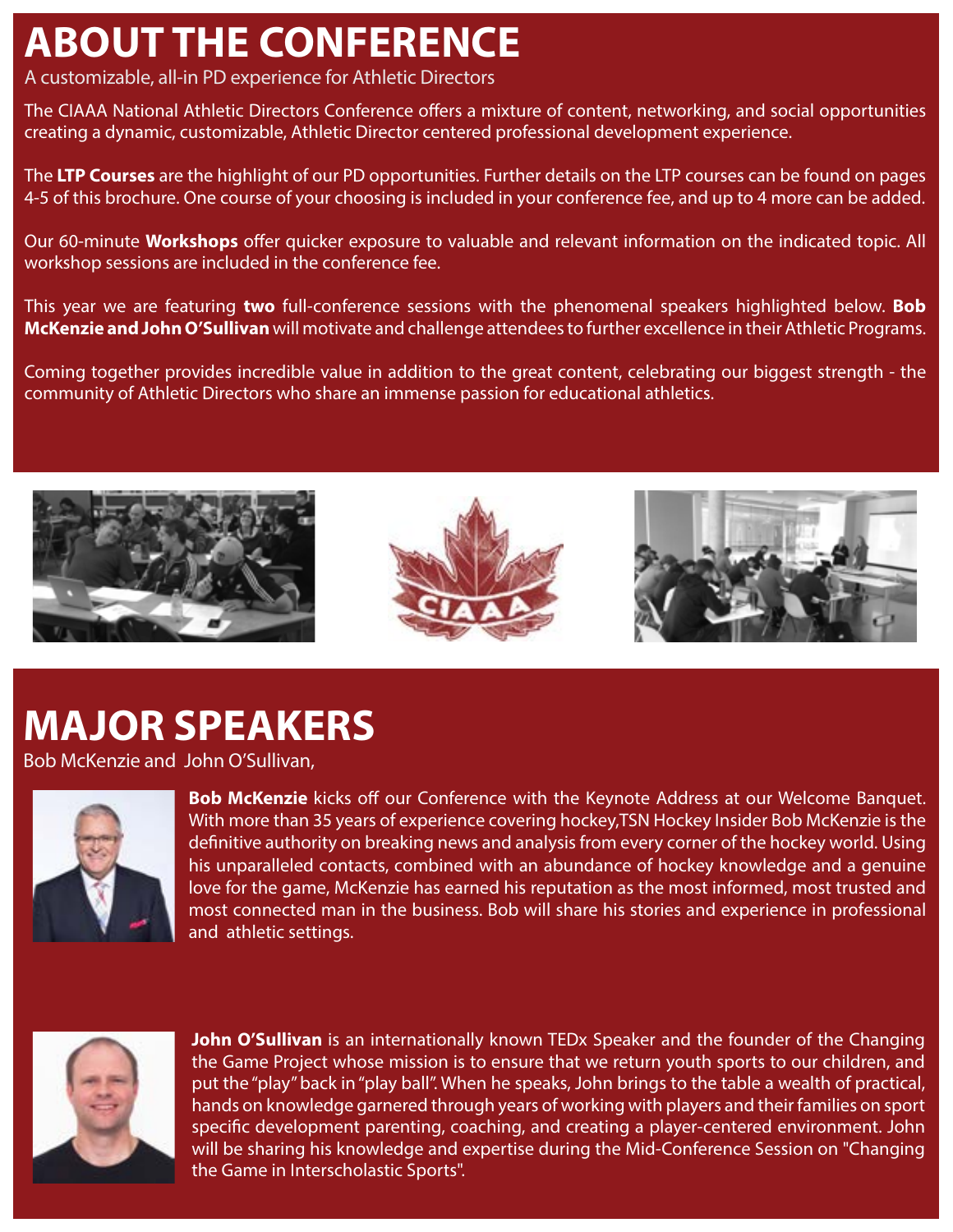#### **CONFERENCE SCHEDULE (PST)**

| <b>Wednesday, April 21</b> |                                                                                                                    |  |  |  |
|----------------------------|--------------------------------------------------------------------------------------------------------------------|--|--|--|
| 3:30 - 6:30 PM             | <b>LTP Courses</b>                                                                                                 |  |  |  |
|                            | • 502C: Athletic Administration in Canadian Schools                                                                |  |  |  |
|                            | •633C: Creating Inclusive Opportunities for Athletes with Disabilities **NEW COURSE**                              |  |  |  |
|                            | <b>Thursday, April 22</b>                                                                                          |  |  |  |
| 12:00 - 3:00 PM            | <b>LTP Courses</b>                                                                                                 |  |  |  |
|                            | • 501C: Philosophy, Organizational Structure, and Professional Development                                         |  |  |  |
|                            | • 705C: Educational Athletics - Mentorship, Leadership, and Character Development                                  |  |  |  |
|                            | • 722C: Building a Positive School Culture through Sport                                                           |  |  |  |
| 3:15 - 4:00 PM             | CIAAA Introduction and Online Conference Orientation Session                                                       |  |  |  |
| 4:15 - 5:15 PM             | <b>Workshop Session 1</b>                                                                                          |  |  |  |
|                            | . Understanding the Mental Health of you and your Athletes - Dean Sawatzky & Bob Wilkie, I Got Mind                |  |  |  |
|                            | • Hosting Successful Tournaments and Provincial Championships                                                      |  |  |  |
| 5:45 PM                    | Welcome "Banquet", Awards and Keynote Address (Bob McKenzie)                                                       |  |  |  |
| <b>Friday, April 23</b>    |                                                                                                                    |  |  |  |
| 9:00 AM - 12:15PM          | <b>LTP Courses</b>                                                                                                 |  |  |  |
|                            | • 602C: Creating your Athletic Handbook                                                                            |  |  |  |
|                            | · 726C: Student Leadership Development                                                                             |  |  |  |
| 9:00 - 10:00 AM            | <b>Workshop Session 2</b>                                                                                          |  |  |  |
|                            | • Supporting Indigenous Athletes in School Sport                                                                   |  |  |  |
|                            | • Controlling Physical and Mental States for Peak Performance - Mike Shaw, HeadStartPro                            |  |  |  |
| 10:10 - 11:10 AM           | <b>Workshop Session 3</b>                                                                                          |  |  |  |
|                            | • Promoting your AD Position to your Administrators                                                                |  |  |  |
|                            | • Addressing Student-Athlete Stress, Anxiety, and other Mental Health Issues                                       |  |  |  |
| 11:20 - 12:20 PM           | <b>Workshop Session 4</b>                                                                                          |  |  |  |
|                            | • Neuromuscular Training Programs: Supporting Injury Prevention in High School Sports - Carla van den Berg, U of C |  |  |  |
|                            | Sport Injury Prevention Centre                                                                                     |  |  |  |
|                            | • To be a Team, you must be a Family - Building Team Cohesion                                                      |  |  |  |
| 12:30 - 2:00 PM            | <b>Vendor Exhibition</b>                                                                                           |  |  |  |
| 2:15 - 3:30 PM             | <b>Mid-Conference General Session 1</b>                                                                            |  |  |  |
|                            | • Forum - Current Issues in School Sport                                                                           |  |  |  |
| 3:45 - 4:45 PM             | Mid-Conference General Session 2                                                                                   |  |  |  |
|                            | • Keynote: John O'Sullivan - "Changing the Game in Interscholastic Sports"                                         |  |  |  |
| 5:00 PM                    | Social Event                                                                                                       |  |  |  |
|                            | <b>Saturday, April 24</b>                                                                                          |  |  |  |
| 9:00 AM - 12:15 PM         | <b>LTP Courses</b>                                                                                                 |  |  |  |
|                            | • 703C: Educational Athletics - Performance Beyond the X's and O's                                                 |  |  |  |
|                            | · 710C: Current Issues in Canadian School Sport                                                                    |  |  |  |
| 9:00 - 10:00 AM            | <b>Workshop Session 5</b>                                                                                          |  |  |  |
|                            | • Forum - Issues for Athletic Directors in Rural Schools                                                           |  |  |  |
|                            | • Tools & Resources for Character Development on your Teams                                                        |  |  |  |
| 10:10 - 11:10 AM           | <b>Workshop Session 6</b>                                                                                          |  |  |  |
|                            | • Coaching Coaches - The Next Step of Developing Coaches - Glenn Cundari, Coach+                                   |  |  |  |
|                            | • High School Female Students' Understanding of Female Athleticism and Body Image                                  |  |  |  |
| 11:20 AM-12:20 PM          | <b>Workshop Session 7</b>                                                                                          |  |  |  |
|                            | • Live Competition in a Virtual World                                                                              |  |  |  |
|                            | • Building a Championship Brand - Creating 21st Century Synergy in your Athletic Department                        |  |  |  |
| 1:00 - 3:00 PM             | <b>LTP Course</b>                                                                                                  |  |  |  |
|                            | • 790C: Instructor Development for the Leadership Training Program                                                 |  |  |  |
| 1:00 - 4:00 PM             | <b>LTP Course</b>                                                                                                  |  |  |  |
|                            | • 504C: Legal Issues I - The Basics of Negligence, Liability, and Risk Management                                  |  |  |  |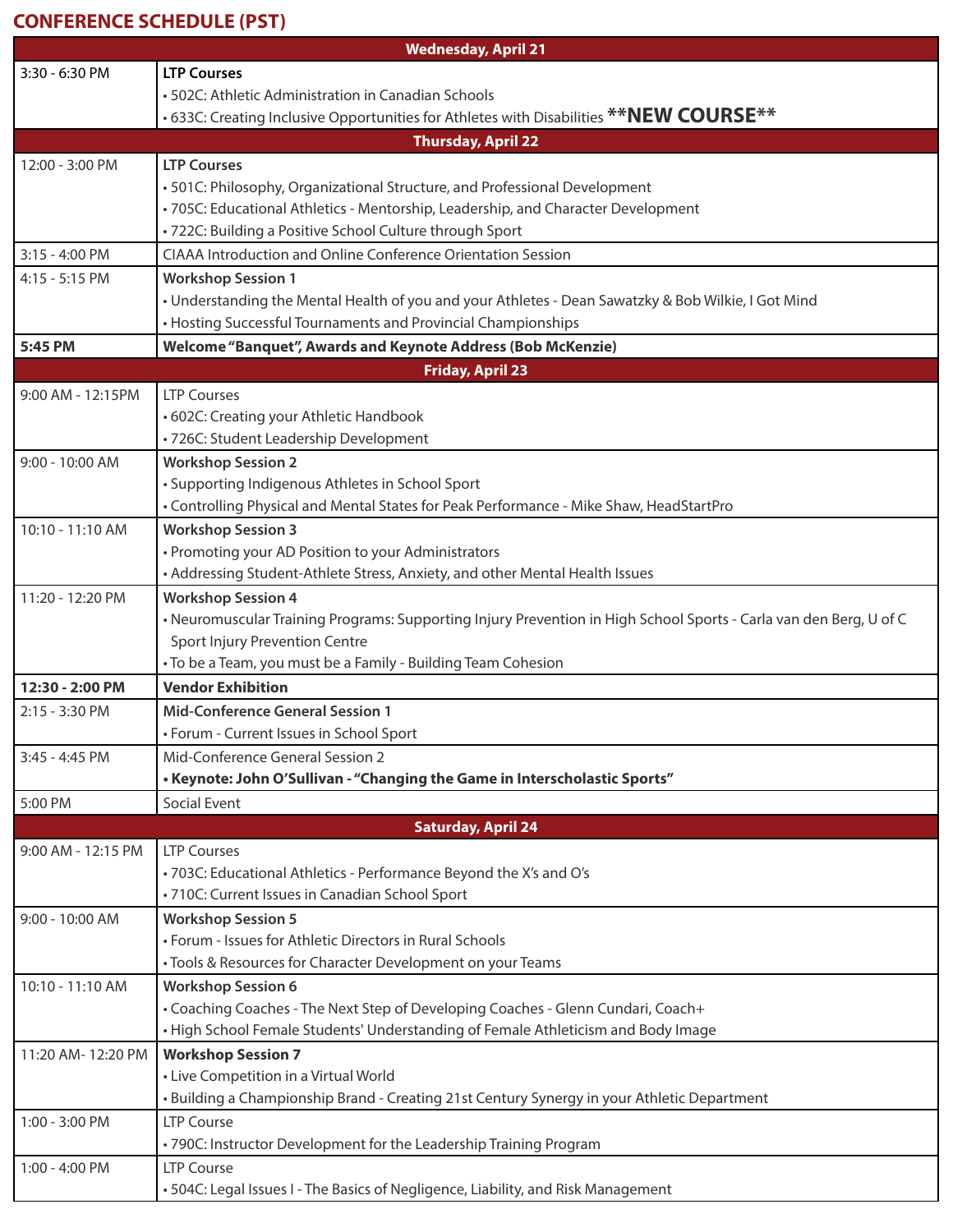#### **LTP COURSES**

**What are LTP's?**

The **CIAAA Leadership Training Program (LTP)** is a professional development program designed for and by athletic administrators. Each 3-hour online course is content-heavy and designed to enhance the knowledge and daily operations of athletic administrators. The courses are of immense value to current High School Athletic Directors, as well as any future or potential athletic administrators and those involved in organizing Junior High school sport.

#### **Your conference fee includes ONE LTP course of your choosing**, and you can

add up to four others, as you see fit.

#### **LTP Costs**

- 1 Course included in conference fee
- 2 Courses \$80 additional
- 3 Courses \$150 additional
- 4 Courses \$210 additional
- 5 Courses \$260 additional



#### **CERTIFICATION**

The CIAAA certification program provides a means for professional recognition and guided development within our community of athletic administrators. An individual attaining CIAAA certification will have undertaken a comprehensive plan for self-improvement. Athletic Directors are encouraged to highlight any certification by using the acronyms below as part of their email signature. Complete details can be found in the [application forms here](https://www.ciaaa.ca/certification).

#### **The certification program provides for acknowledgement through three levels of achievement:**

- Canadian Registered Athletic Administrator (CRAA)
- Canadian Certified Athletic Administrator (CCAA)
- Canadian Master Athletic Administrator (CMAA)

#### **CERTIFICATION REQUIREMENTS**

| Requirement                                                                                                                                                                                                  | <b>CRAA</b> | <b>CCAA</b>  | <b>CMAA</b> |
|--------------------------------------------------------------------------------------------------------------------------------------------------------------------------------------------------------------|-------------|--------------|-------------|
| Bachelor's Degree or higher from an accredited institution                                                                                                                                                   |             | X            | X.          |
| <b>Approval of Application Form</b>                                                                                                                                                                          |             | X            | X.          |
| Professional Development Credits (per each application)                                                                                                                                                      |             | 50           | 85          |
| Completion of LTP Courses 501C, 502C, 504C                                                                                                                                                                   |             | $\mathsf{X}$ | X           |
| Sign the CIAAA Code of Ethics                                                                                                                                                                                |             | X            | X           |
| Obtain the verifying signature of a sponsor (per application form)                                                                                                                                           |             | $\mathsf{X}$ | X           |
| Completion of LTP 506C                                                                                                                                                                                       |             | X            | X           |
| Employed by (or retired from) a school, school board/district, or provincial athletic association in<br>such capacity that the administration of interscholastic athletics is/was among job responsibilities |             | $\mathsf{X}$ | X           |
| Three or more years experience as an interscholastic athletic administrator                                                                                                                                  |             | X            | X           |
| Additional Elective LTP Courses Required                                                                                                                                                                     |             | $\mathbf{1}$ | 6           |
| Material contributions to Athletic Director professional development in Canada                                                                                                                               |             |              | Χ           |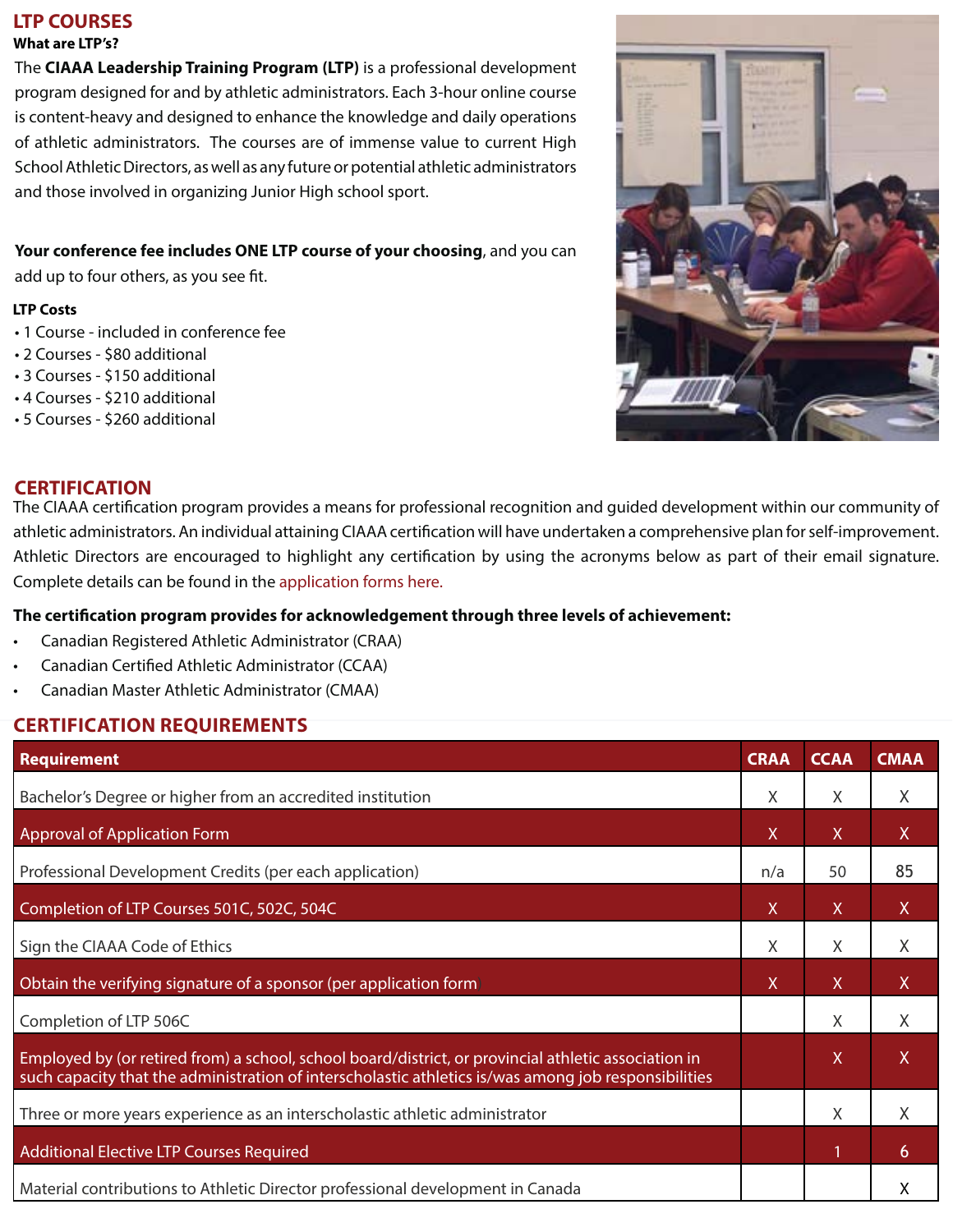#### **VIRTUAL LTP COURSES**



#### Philosophy, Organizational Structure and Professional Development

This course is aimed at assisting athletic directors set the tone for their program. Origins of athletic administration are addressed in addition to codes of ethics. The concept of "educational athletics" is discussed and refined. The role of the athletic administrator and the importance of having a school philosophy are addressed and participants have the opportunity to interact with others to refine their own philosophies. Organizational relationships are examined from a provincial, national and international perspective. Key policies are also reviewed. Current and future courses are highlighted and the certification program is described.



#### Athletic Administration in Canadian **Schools**

This is a detailed introductory course that addresses school athletic/academic philosophy, administrative organization, coach appointment, budgeting, scheduling, publicity and promotion, management of athletes, parents and others, transportation policies and issues, parent conflict, legal foundations, monthly checklists and more. One of the key resources available to course attendees is a digital folder with over 700 pages of useful information, forms, detailed letter templates, sample policies etc. Further, the provision of access to a coach handbook will be reviewed.



#### Legal Issues I - Basics of Negligence, Liability and Risk Management

This course covers liability, negligence, and risk management practices for athletic administrators. Legal concepts will be introduced to athletic administrators through the use of case law, case studies, and guided discussion. Appropriate risk management documentation procedures for athletic administrators will be identified. Enrollees will benefit from discussing real-life case law scenarios and defining the duties and standards of care that the law requires of athletic administrators. Enrollees will leave the course with new knowledge and actionable strategies for managing risk.





This course is designed to guide attendees through the process of creating a complete and effective athletic handbook. Effective athletic handbooks provide vision/direction for your program, disseminate critical information to your constituents and can save Athletic Administrators countless hours. This is a working course where attendees will be provided with a number of templates as a starting point and surrounded by a number of experienced Athletic Administrators leading the course.



#### Creating Inclusive Opportunities for Athletes with a Disability

Unified and Para Sport programs open doors for a multitude of new students to participate in school sport. This new course provides schools with pathways for adding inclusive opportunities into their Athletic department. These programs contribute greatly to enhanced school culture by inviting greater diversity among Athletics' participants. Any interested Athletic Directors and Coaches will derive great benefit - schools have both a great opportunity and responsibility when considering Unified and Para Sport Programs.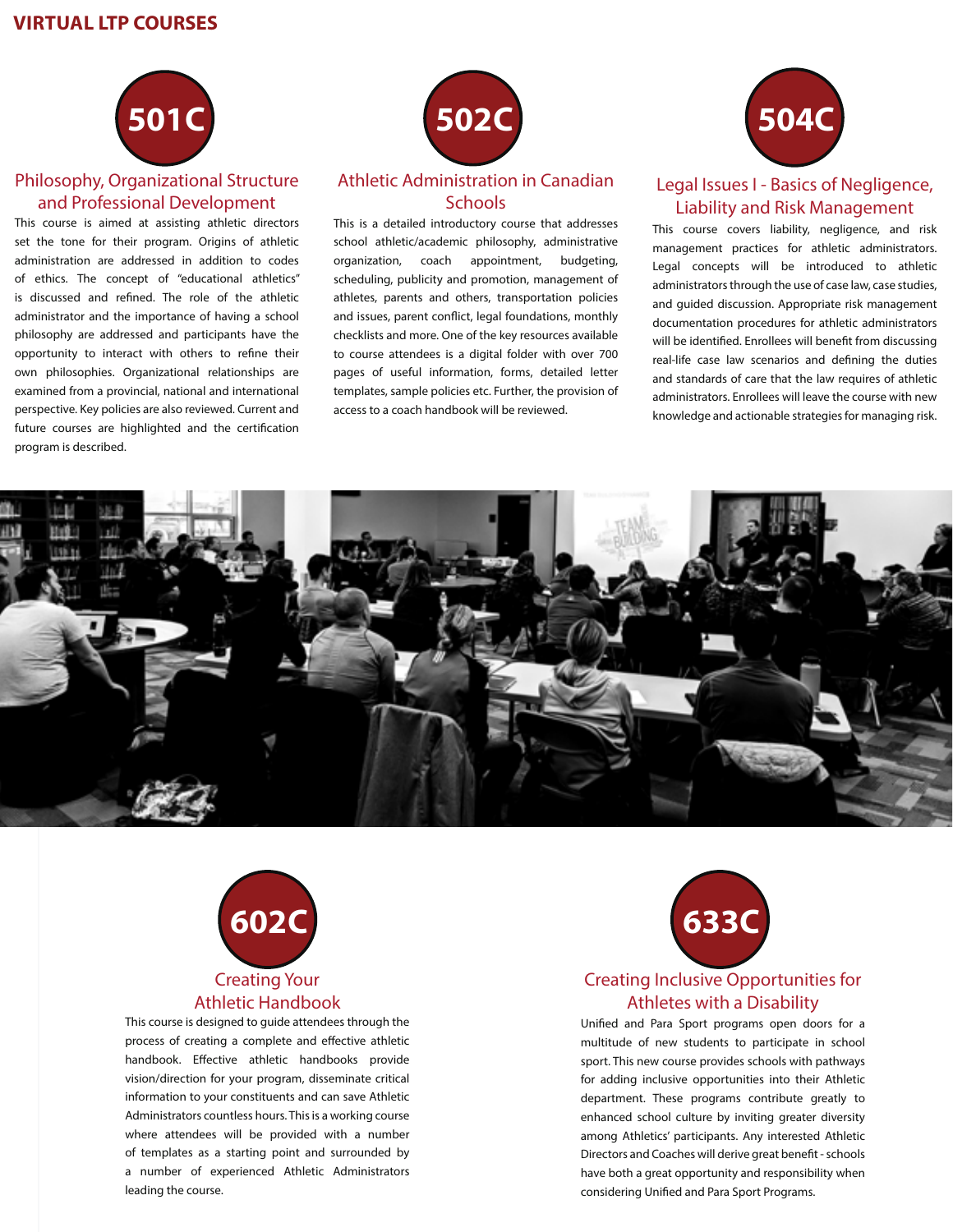#### **VIRTUAL LTP COURSES CONTINUED...**



#### Educational Athletics - Performance Beyond the X's and O's

This student centered program will provide learning experiences for student athletes beyond the X's and O's. This course will support a value based curriculum that will demonstrate model behaviors and qualities that students should emulate both in and out of the athletic arena. Teachable moments beyond the classroom—center court, centerfield or center ice provide the opportunity to promote and maximize the achievement of these educational goals and life skills. This course will provide the necessary strategies, methods and resources to implement this initiative within your own school.



#### Educational Athletics-Mentorship, Leadership, & Character Development

Character based coach-to-coach mentoring programs utilize the talents, strengths and qualities of the entire team of coaches to maximize the potential of the coaching staff. Mentoring is an attitude, a relationship and an investment, which provides coaches the opportunity to support and nurture each other professionally, personally and ethically. This course will highlight mentoring models that demonstrate key behaviours to implement when establishing an effective mentoring program. It will also provide athletic administrators strategies and methods to develop and enhance successful coach-to-coach mentoring programs.



Experienced athletic administrators will lead the group through various workshop topics on current issues in Canadian school sport. Topics examined may include: Dealing Effectively with Parents, Developing Leadership in Your Athletic Program, Enhancing Multisport Participation and Combating Specialization, Educating Against Racism in Your Athletic Program, and Developing in-House Professional Development Programs for your Coaches. Utilizing a mix of lecture and small-group discussions, presenters will explore each issue from a number of perspectives and examine effective strategies. Participants will have an opportunity to contribute to the discussion and explore each topic in detail as a unit.





#### Building a Positive School Culture through Sport

Building or changing your current school culture into a dynamic force within the school is not an easy task. This course will highlight processes for using sport to build and enrich a positive and exciting school culture. Specific steps and ideas will be outlined to use your athletic program and other school-based athletic initiatives as a springboard to create a healthy and positive environment within your school. The course will focus on engaging the entire school population through sport and activity.



#### Student Leadership Development

Student Leadership Development is an essential component to any successful education-based athletic program. In this course, we'll look at numerous ways to actively develop leaders who will serve your school as well as the greater community. Topics that will be covered include: captains council, student leadership workshops, service learning, and further opportunities to develop Student Leadership. The society in which we live is ever-changing and so are our student-athletes, resulting in a necessity to evolve in finding new ways to teach and challenge students to be the next generation of leaders.



#### Leadership Training Instructional Methods and Techniques

This course is designed to provide instructors with an awareness of the expectations that are placed upon them in presenting LTP courses. The course examines teaching and learning styles and provides strategies for instructors to use in teaching LTP courses. It provides for interaction between current national faculty instructors and potential LTP instructors in the exchange of ideas used in the successful implementation of courses. To instruct any LTP course, one must complete LTC 790C and the course that one will be instructing. Enrollees who will derive greatest benefit are administrators seeking to become instructors in the Leadership Training Program.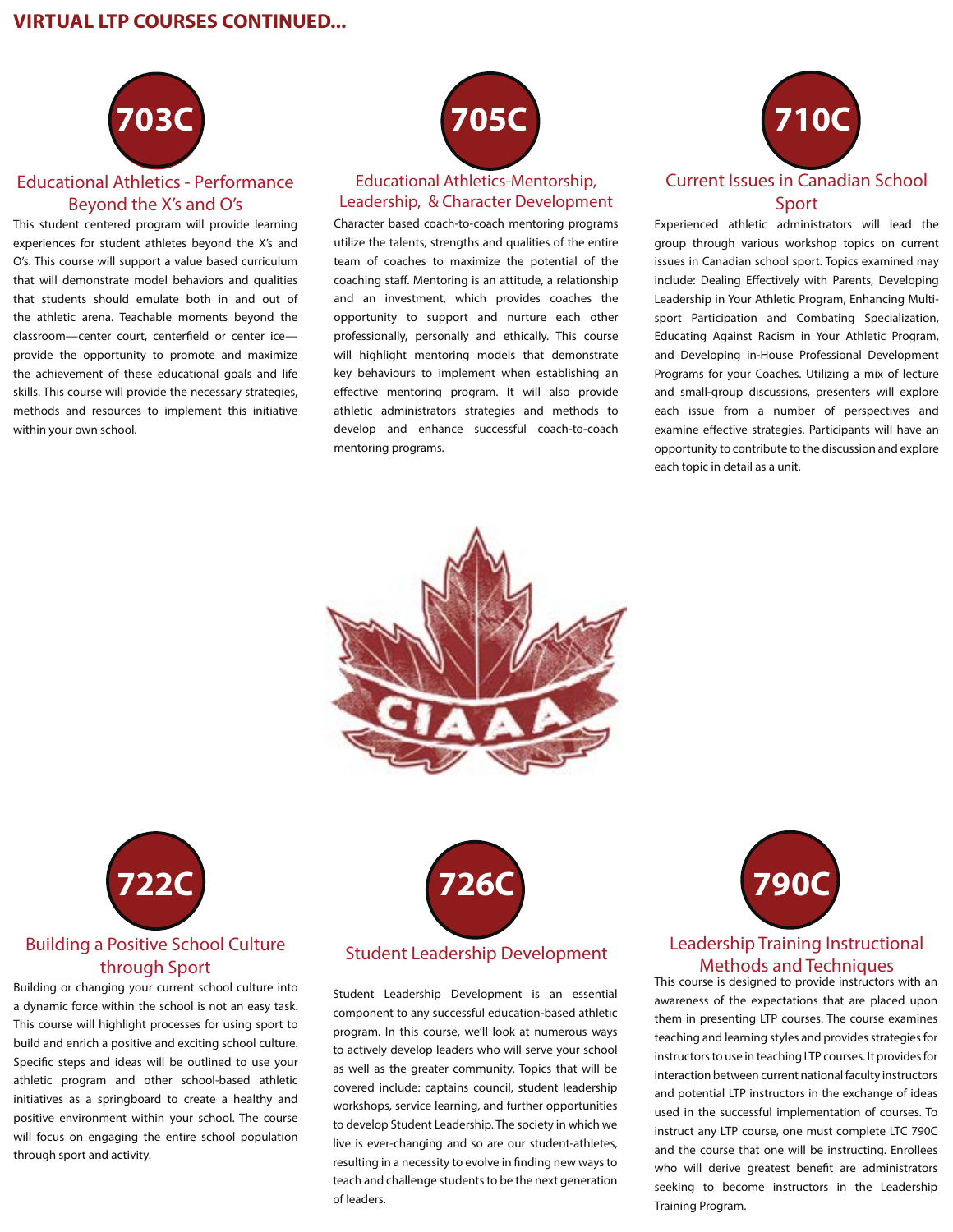## **MASTERS DEGREE IN ATHLETIC ADMIN.**

Provided by Grace College - the CIAAA's Academic Partner for the Leadership Training Program

# **FULLY MASTERS IN** HLETIC DMINISTRATION

AFFORDABLE, CONVENIENT, PRACTICAL,



The CIAAA and Grace College have partnered to offer Canadian Athletic Directors an affordable, convenient, and practical Masters Degree where all content is relevant to your role as a Canadian Athletic Administrator.

All details can be found online [here!](https://www.ciaaa.ca/masters-athletic-admin)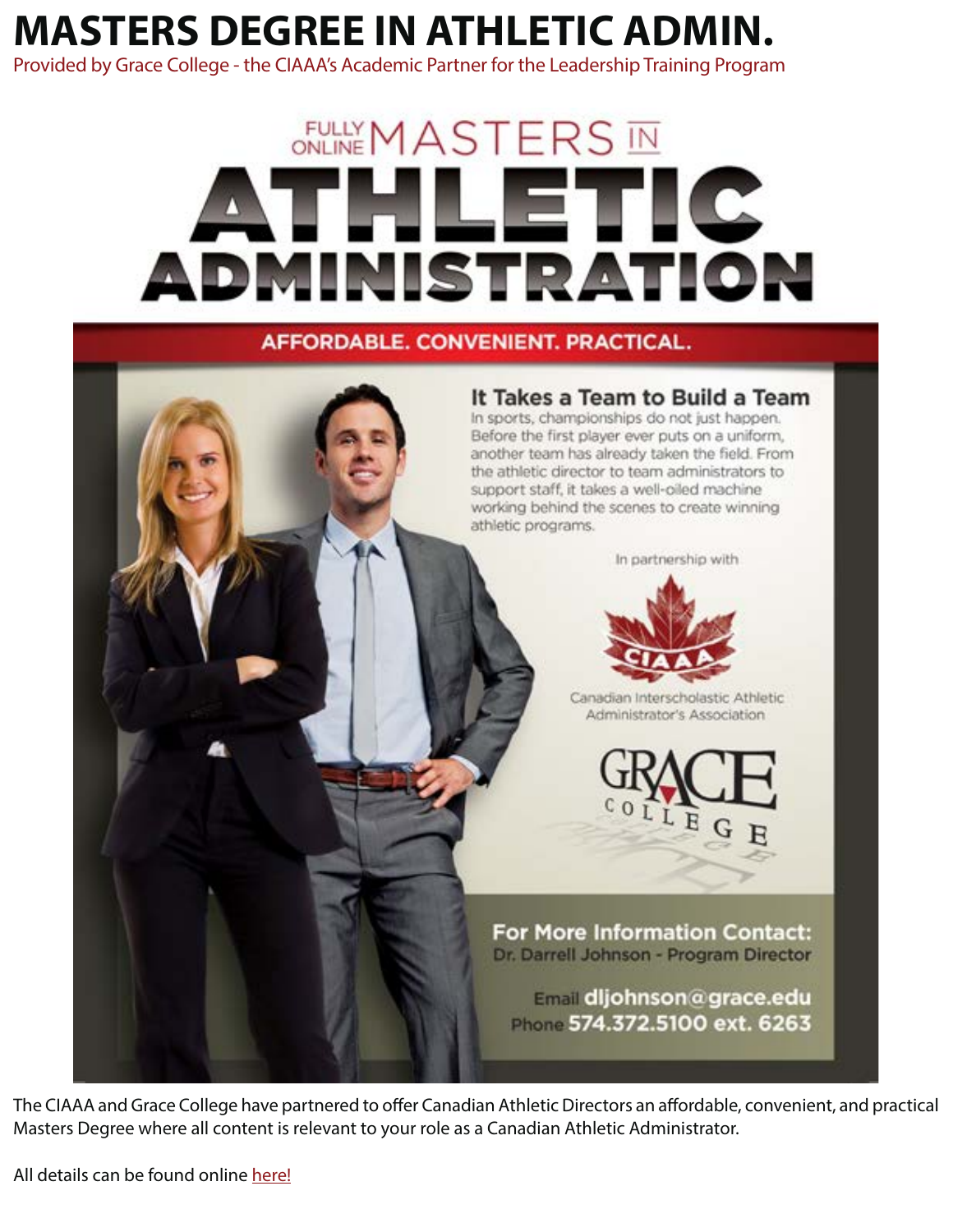## **REGISTRATION**

### **Registration Fee Includes:**

- Attendance at all **workshop sessions** , with options to choose your topics of interest
- **One LTP Course** of your choosing (\$125 value), with discounted rates for 2-5 courses
- Two major addresses by world-renowned speakers **Bob McKenzie and John O'Sullivan**
- Entrance to Vendors Exhibition

### **Registration Fees**

| <b>REGISTRATION DATE</b>                       | <b>Fee</b>      |
|------------------------------------------------|-----------------|
| January 18 - March 22 (Earlybird Registration) | \$100           |
| March 23 - April 7 (Registration)              | \$125           |
| April 8 or later (Late Registration)           | \$175           |
| <b>First LTP Course</b>                        | <b>INCLUDED</b> |
| 2 LTP Courses                                  | \$80            |
| 3 LTP Courses                                  | \$150           |
| 4 LTP Courses                                  | \$210           |
| 5 LTP Courses                                  | \$260           |

Note:

• The Athletic Directors of ASAA, BCSS, and SHSAA member high schools can activate their membership without cost by emailing shanno[n@](mailto:drew%40ciaaa.ca?subject=National%20Conference) [ciaaa.ca](mailto:drew%40ciaaa.ca?subject=National%20Conference) or using the Activation code provided by their provincial association.

• To attend the conference you must be a CIAAA Member. To purchase a \$50 CIAAA membership please click [here.](https://www.ciaaa.ca/members)

#### **How to Register:**

Registrations will be [online](http://https://www.esportsdesk.com/leagues/eventsInclude.cfm?clientid=5846) [here.](https://www.esportsdesk.com/leagues/eventsInclude.cfm?clientid=5846) We accept payment by major credit or debit cards.

### **[CLICK HERE TO REGISTER TODAY!](https://www.esportsdesk.com/leagues/eventsInclude.cfm?clientid=5846)**

## **VIP MEET & GREET WITH BOB MCKENZIE**

The first **12 people** to purchase their conference registration will receive a VIP Meet and Greet with Bob McKenzie!



Be one of the first **12 people** to sign up for the 5th Annual CIAAA National Athletic Directors Conference and get the chance to sit down for an exclusive online meet and greet with TSN Hockey Insider, Bob McKenzie!

Using his unparalleled contacts, combined with an abundance of hockey knowledge and a genuine love for the game, McKenzie has earned his reputation as the most informed, most trusted and most connected man in the business. Bob will share stories, answer questions, and get to know you during this 20 minute chat.

**Register now! you won't want to miss out on this exciting opportunity!**

### **[CLICK HERE TO REGISTER TODAY!](https://www.esportsdesk.com/leagues/eventsInclude.cfm?clientid=5846)**